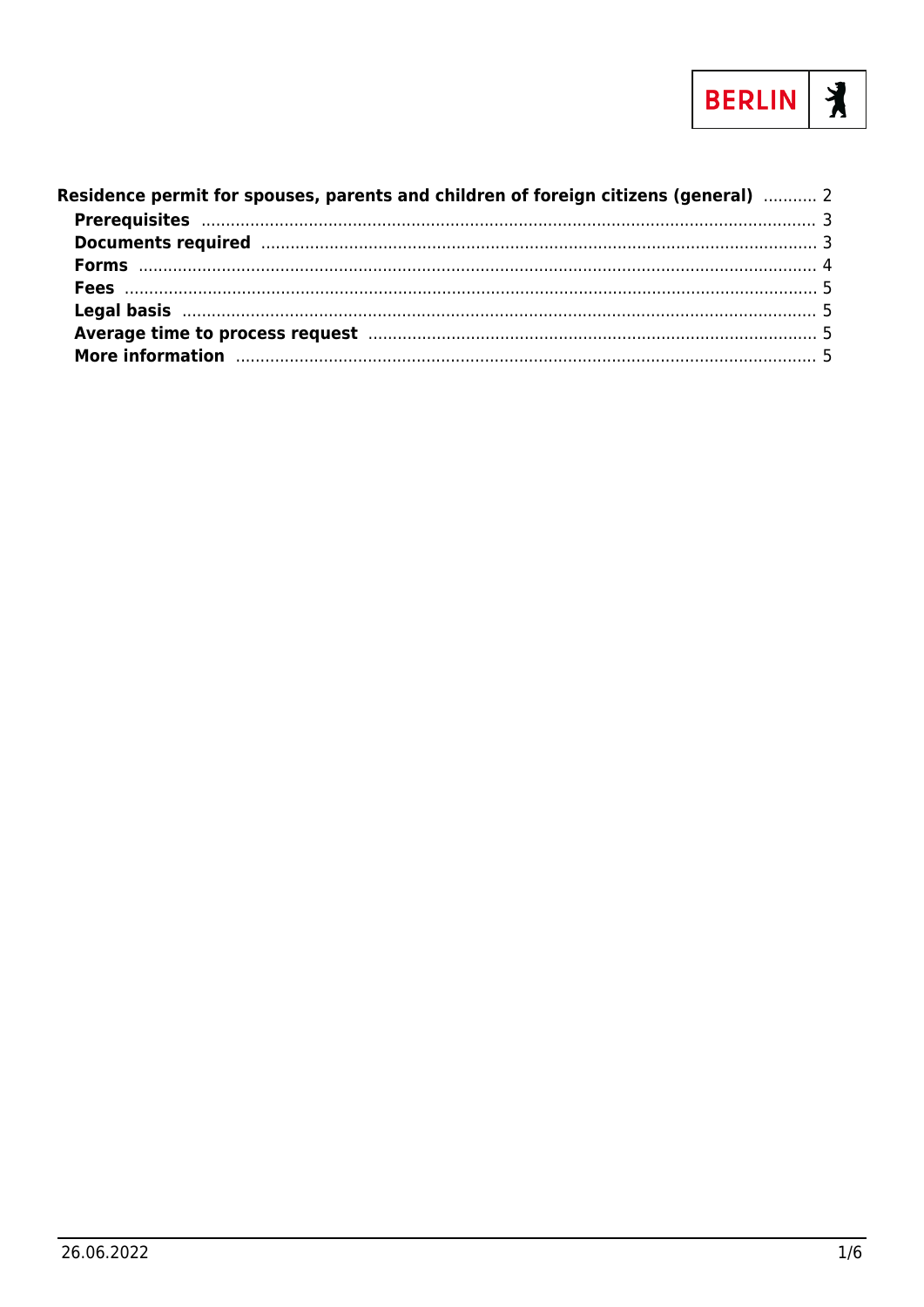# <span id="page-1-0"></span>Residence permit for spouses, parents and children of foreign citizens (general)

Issuance or extension of a residence permit for

- **Spouses or life partners of the same sex** of foreign residents with a valid residence title,
- **Under-age, unmarried children** of foreign residents with a valid residence title,
- **Parents** of foreign children with a residence title pursuant to § 23 para. 4, § 25 para. 1, § 25 para. 2 sentence 1, 1st alternative or § 26 para. 3, if no parent with an entitlement to personal care is a resident of the Federal Republic of Germany, and
- **Parents** of foreign children with a permanent settlement permit pursuant to § 26 para. 4, if a residence permit pursuant to § 25 para. 2 s. 1, 2. Alt. had previously been issued **and** if no parent with an entitlement to personal care is a resident of the Federal Republic of Germany

#### **Important notes:**

### **1. Your family member has an EU Blue Card?**

Then please choose the service "Residence permit for spouses and children of holders of an EU Blue Card" (see section "More information").

#### **2. Your family member has a residence permit for one of the following purposes:**

- employment as a skilled worker (with academic education or vocational training),
- study,
- in-service training and other educational purposes,
- recognition of foreign professional qualifications,
- visiting scholar or academic staff or
- employment as a teacher?

Then please choose the service

"Residence permit for spouses and children of trainees, students, academics and teachers" (see section "More information").

### **3. Your family member has a residence permit as a person eligible for subsidiary protection?**

Then please choose the service

"Residence permit for spouses, parents and children of persons eligible for subsidiary protection" " (see section "More information").

Would you like to apply for a permanent settlement permit? You can find all the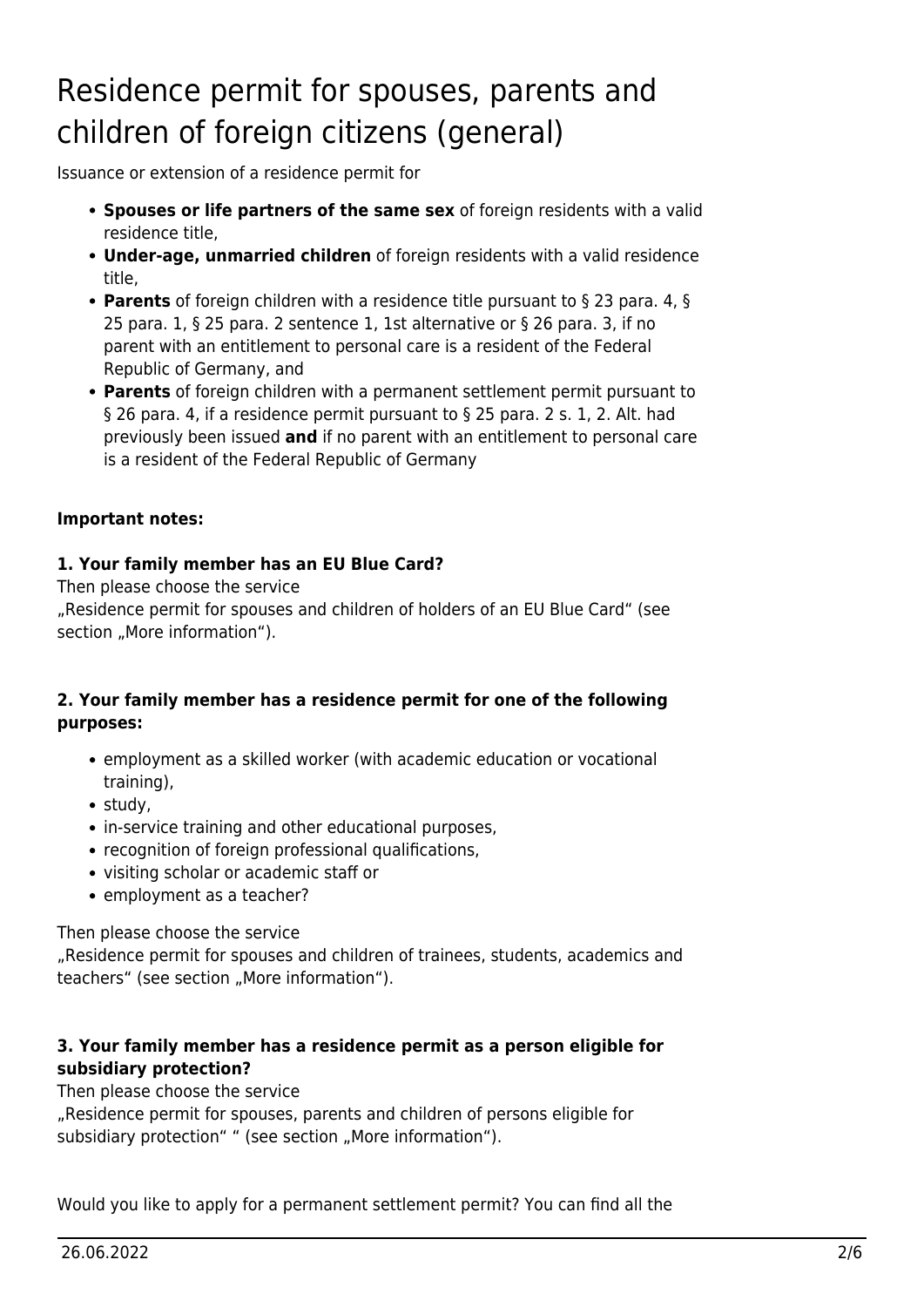information in the section "More information".

# <span id="page-2-0"></span>**Prerequisites**

- **In-person visit**
	- $\circ$  For a recognized marriage or registered same-sex civil partnership, the personal interview of both spouses / partners is required.
	- $\circ$  In the case of minors, the personal interview of the family (parents with child) is required.
- **Of majority of both spouses or same sex life partners** Both spouses or same-sex partners must have completed their 18th birthday.
- **Simple German language skills** The foreign spouse or same-sex partner usually has to have basic German language skills.
- **Main residence in Berlin** A second home in Berlin is not sufficient.

# <span id="page-2-1"></span>**Documents required**

**Form "Antrag auf Erteilung eines Aufenthaltstitels" (filled out)** See the "Forms" section.

Please fill in one form for each person who wishes to apply for a residence permit (only required for the first application for every member of the family).

**Valid passport**

A passport must be submitted for each member of the family.

- **1 current biometric photo of each applicant** ([https://www.berlin.de/labo/\\_assets/kraftfahrzeugwesen/foto-mustertafel.pdf\)](https://www.berlin.de/labo/_assets/kraftfahrzeugwesen/foto-mustertafel.pdf) 35mm x 45mm, frontal shot with neutral facial expression and closed mouth, looking straight into the camera, light background
- **Family reunion to spouse: marriage certificate** Not required for the extension of the residence permit
- **Family reunion to same sex civil partner: Partnership certificate** Not required for the extension of the residence permit
- **Birth certificate for underage children** Not required for the extension of the residence permit
- **Certificate regarding legal custody** If one parent does not live in Germany. (not required for the extension of the residence permit)
- **For all foreign documents: translation, possibly with an additional apostil or confirmation of authenticity (issued by a German consular official)**
	- $\circ$  Please provide an authenticated translation of all foreign documents.
	- Depending on your country of origin, you may also need an apostil or confirmation of authenticity (issued by a German consular official) for your document(s). More on the topic in the section "More information".
- **Current certificate of school attendance (not older than 14 days)** For children who are required to attend school
- **Language certificate**

Basically, a language certificate of simple German language skills is to be presented at level A 1 (more in the section "Further Information").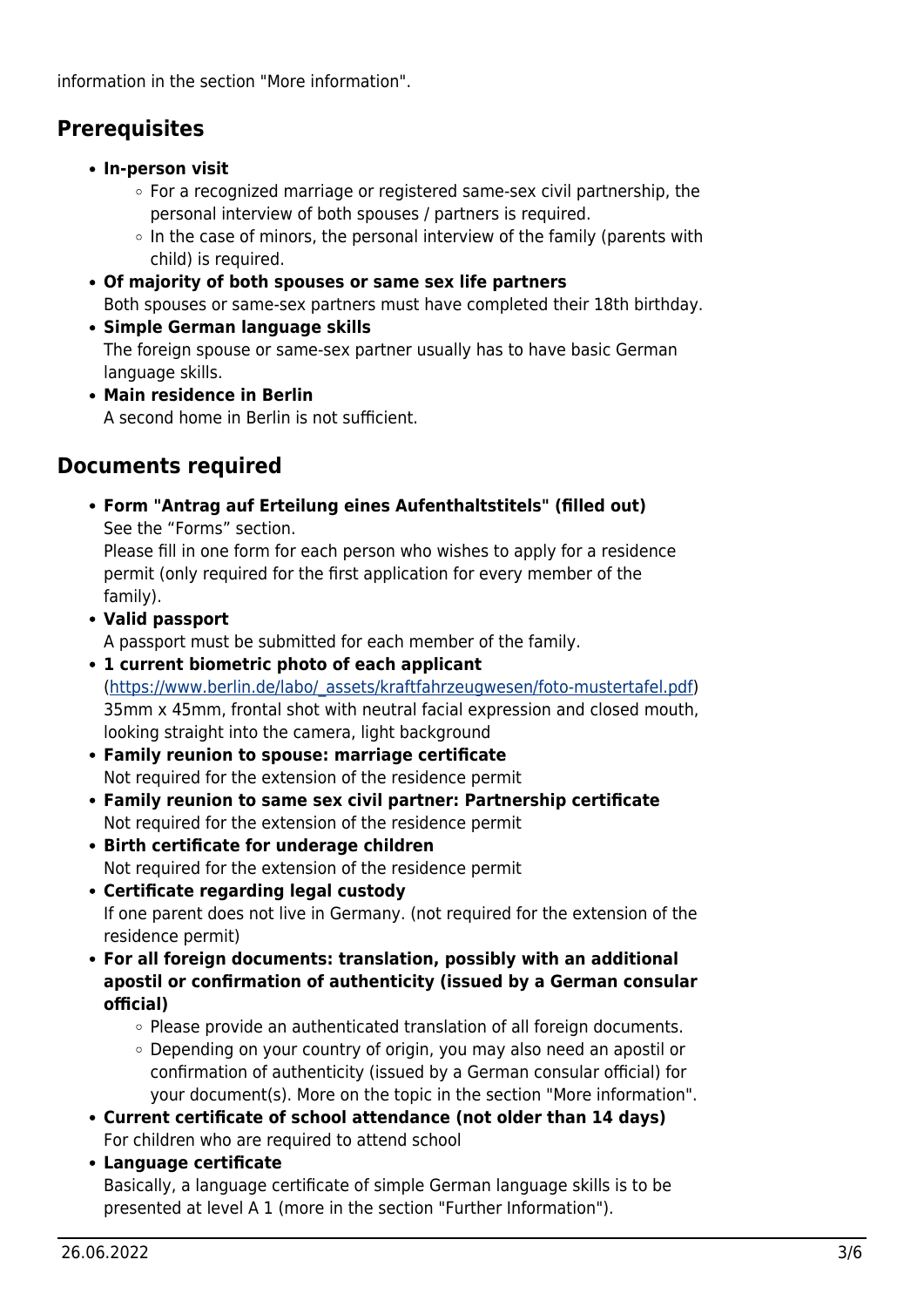**All certificates showing participation in the integration (Only in case of extension).**

If you were required to attend an integretion course by the Registration Office for Foreigners you have to show all certificates showing participation in the integration course.

**Lease**

Together with proof of the current rent (e.g. current account statement)

**Health insurance**

Proof of a secure livelihood must also include sufficient health insurance. Those with statutory health insurance are sufficiently insured. Those with private health insurance must consider the type and extent of their health insurance.

Please read the leaflet for more information.

**Proof of the secured livelihood of the family in the shared household** When calculating the means of livelihood, also those persons are taken into account with whom the foreigner lives in a shared household or for whom the foreigner is obliged to provide a livelihood.

A shared household includes, in particular, couples, both or single parents and unmarried children under 25 years of age all living together in one common household.

Therefore, all family members with their own income in the shared household must submit the following documents of proof in regard to their respective income.

- **Employees:** Employment contract, current certificate of employment (not older than 14 days), last 6 salary slips, for the extension of the residence permit additionally a certificate on paid contributions or adequate provision for an old-age pension; each original and copy
- **Self employed:** Audit report form (Prüfungsbericht), prepared by a tax consultant, auditor or lawyer for tax law
- **Social benefits (also supplementary):** Current proofs of receiving benefits according to SGB II or XII or the Asylum Seekers Benefits Act, child benefit and so on
- **Proof of main residence in Berlin**
	- Certificate of registration at the main residence or
	- lease and written confirmation of occupancy from the landlord More on the topic in the section "More information".

# <span id="page-3-0"></span>**Forms**

- **Antrag auf Erteilung eines Aufenthaltstitels (Application for Issuance of a Residence Permit) - in German, English, French, Italian** ([https://www.berlin.de/formularverzeichnis/?formular=/labo/zuwanderung/\\_as](https://www.berlin.de/formularverzeichnis/?formular=/labo/zuwanderung/_assets/lea-agen1-antrag_engl_frz_ital-112021.pdf) [sets/lea-agen1-antrag\\_engl\\_frz\\_ital-112021.pdf](https://www.berlin.de/formularverzeichnis/?formular=/labo/zuwanderung/_assets/lea-agen1-antrag_engl_frz_ital-112021.pdf))
- **Antrag auf Erteilung eines Aufenthaltstitels (Application for Issuance of a Residence Permit) - in German, Greek, Turkish, Vietnamese**

([https://www.berlin.de/formularverzeichnis/?formular=/labo/zuwanderung/\\_as](https://www.berlin.de/formularverzeichnis/?formular=/labo/zuwanderung/_assets/lea-agen2-antrag_griech_tuerk_viet-112021.pdf) [sets/lea-agen2-antrag\\_griech\\_tuerk\\_viet-112021.pdf](https://www.berlin.de/formularverzeichnis/?formular=/labo/zuwanderung/_assets/lea-agen2-antrag_griech_tuerk_viet-112021.pdf))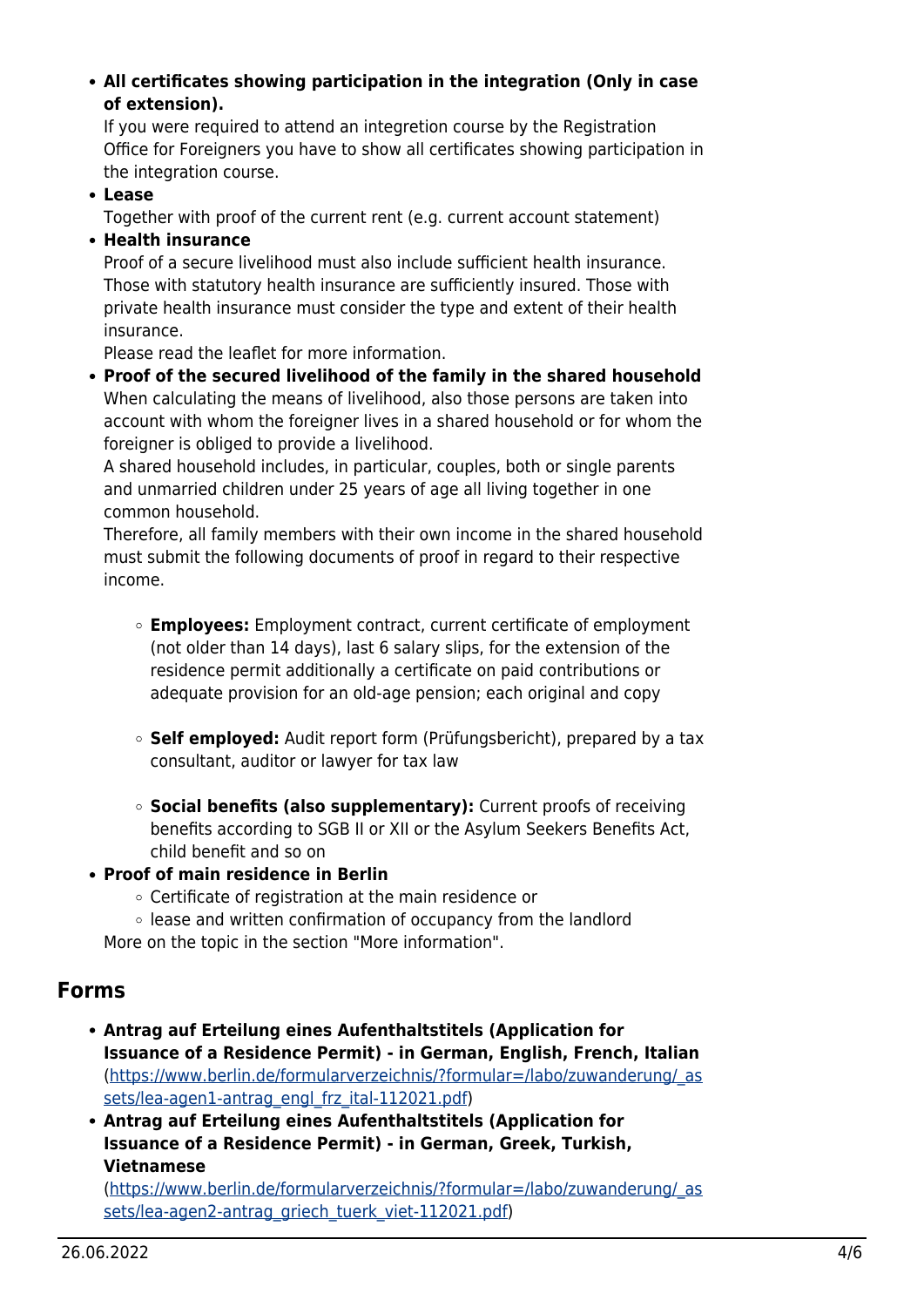**Antrag auf Erteilung eines Aufenthaltstitels (Application for Issuance of a Residence Permit) - in German, Spanish, Portuguese, Russian**

([https://www.berlin.de/formularverzeichnis/?formular=/labo/zuwanderung/\\_as](https://www.berlin.de/formularverzeichnis/?formular=/labo/zuwanderung/_assets/lea-agen3-antrag_span_port_russ-112021.pdf) [sets/lea-agen3-antrag\\_span\\_port\\_russ-112021.pdf](https://www.berlin.de/formularverzeichnis/?formular=/labo/zuwanderung/_assets/lea-agen3-antrag_span_port_russ-112021.pdf))

- **Antrag auf Erteilung eines Aufenthaltstitels (Application for Issuance of a Residence Permit) - in German, Serbian, Bosnian** ([https://www.berlin.de/formularverzeichnis/?formular=/labo/zuwanderung/\\_as](https://www.berlin.de/formularverzeichnis/?formular=/labo/zuwanderung/_assets/lea-agen4_-antrag_serb_bos-112021_final.pdf) sets/lea-agen4 -antrag\_serb\_bos-112021\_final.pdf)
- **Leaflet "Health insurance"** ([https://www.berlin.de/formularverzeichnis/?formular=/labo/zuwanderung/\\_as](https://www.berlin.de/formularverzeichnis/?formular=/labo/zuwanderung/_assets/mdb-f131960-labo_4326_merkblatt_krankenversicherungsschutz_05.13__engl._.pdf) [sets/mdb-f131960](https://www.berlin.de/formularverzeichnis/?formular=/labo/zuwanderung/_assets/mdb-f131960-labo_4326_merkblatt_krankenversicherungsschutz_05.13__engl._.pdf) labo 4326 merkblatt krankenversicherungsschutz 05.13\_engl. .pdf)
- **Audit report form (Prüfungsbericht) for entrepeneurs, self-employed persons and freelancers** ([https://www.berlin.de/formularverzeichnis/?formular=/labo/zuwanderung/\\_as](https://www.berlin.de/formularverzeichnis/?formular=/labo/zuwanderung/_assets/pruefungsbericht_bis.docx) [sets/pruefungsbericht\\_bis.docx](https://www.berlin.de/formularverzeichnis/?formular=/labo/zuwanderung/_assets/pruefungsbericht_bis.docx))

# <span id="page-4-0"></span>**Fees**

For the first issuance of the residence permit:

- Adults: 100.00 euros
- Minors: 50.00 euros
- Turkish citizens: a maximum of 37.00 euros

For the extension of the residence permit:

- Adults: 93.00 euros
- Minors: 46.50 euros
- Turkish citizens: a maximum of 37.00 euros

Free of charge when presenting current proof of receiving benefits according to SGB II or XII or the Asylum Seekers Benefits Act.

# <span id="page-4-1"></span>**Legal basis**

**Aufenthaltsgesetz (AufenthG) Abschnitt 6 - Aufenthalt aus familiären Gründen** ([https://www.gesetze-im-internet.de/englisch\\_aufenthg/englisch\\_aufenthg.ht](https://www.gesetze-im-internet.de/englisch_aufenthg/englisch_aufenthg.html#p0743) [ml#p0743\)](https://www.gesetze-im-internet.de/englisch_aufenthg/englisch_aufenthg.html#p0743)

# <span id="page-4-2"></span>**Average time to process request**

Around 5–6 weeks

A personal visit four to six weeks before the existing temporary residence title expires is best. If possible you should book an appointment for this.

# <span id="page-4-3"></span>**More information**

**Residence permit for spouses and children of holders of an EU Blue Card**

([https://service.berlin.de/dienstleistung/328188/standort/327437/en/\)](https://service.berlin.de/dienstleistung/328188/standort/327437/en/)